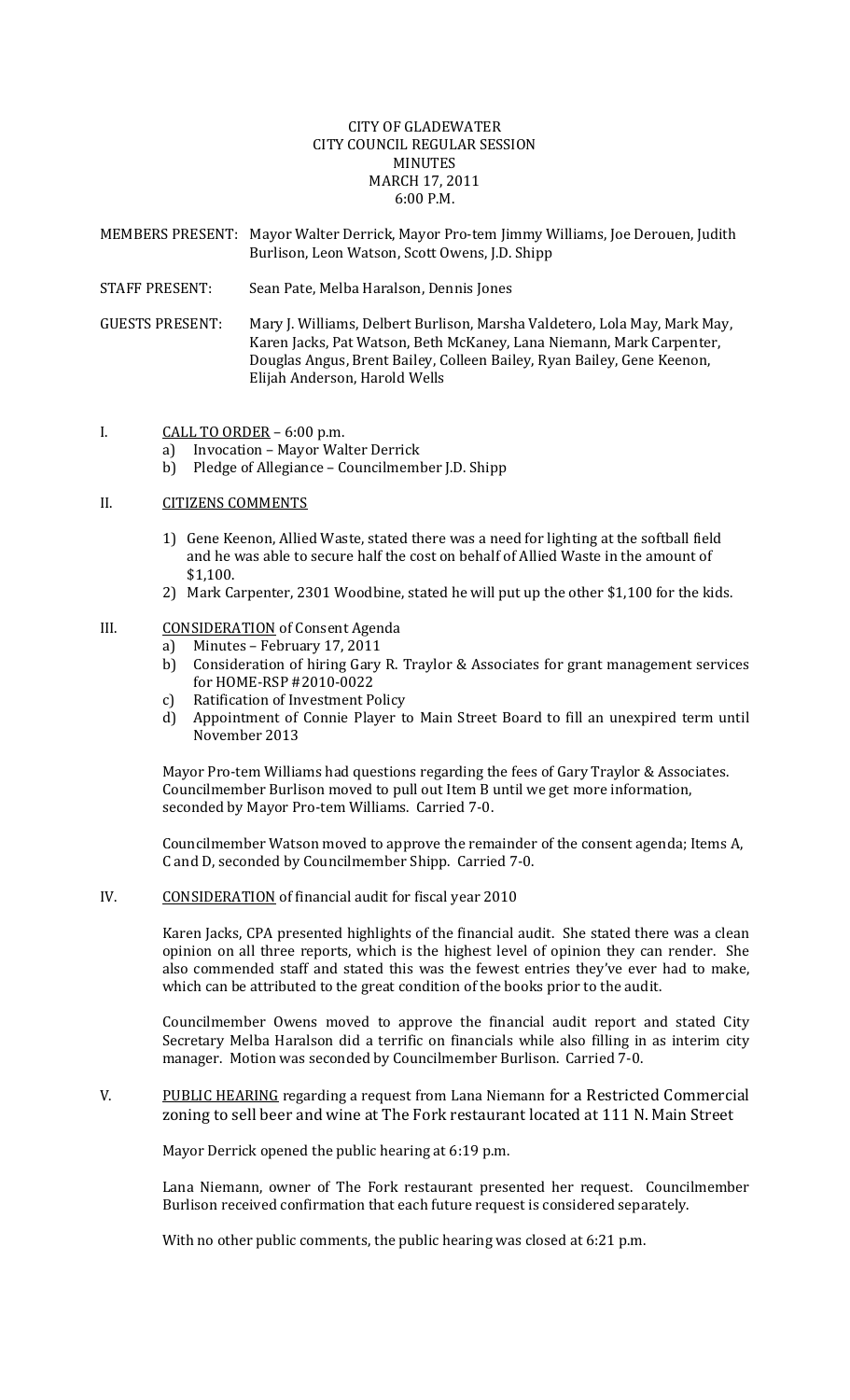VI. CONSIDERATION of a request by Lana Niemann for a Restricted Commercial zoning to sell beer and wine at The Fork restaurant located at 111 N. Main Street

Councilmember Derouen moved to approve the request, seconded by Councilmember Shipp. Carried 7‐0.

VII. CONSIDERATION of a request from Wesley Ray and John Paul Tallent to re-plat a portion of Lots 29, 30 and 30A, Section E‐1 of the Lake Gladewater Subdivision

City Manager Pate explained this issue had been heard and approved by the Planning & Zoning Commission last week. The property line is being adjusted to match the fence line.

Mr. Wesley Ray gave specifics about the property line adjustment and Mayor Derrick stated all property owners are in total agreement.

Councilmember Owens moved to approve the request, seconded by Mayor Pro‐tem Williams. Carried 6-0-1, with Councilmember Shipp abstaining.

VIII. CONSIDERATION of a request from Wesley Ray to approve access easements over existing concrete drives on Lots 27 and 28, Section E-1 of the Lake Gladewater Subdivision

Mr. Wesley Ray presented the request for a recorded easement across his lot for an existing concrete drive. City Manager Pate stated this was also approved unanimously by the Planning & Zoning Commission.

Mayor Pro-tem Williams moved to approve, seconded by Councilmember Derouen. Carried 6‐0‐1, with Councilmember Shipp abstaining.

IX. PRESENTATION and possible CONSIDERATION regarding purchase of an Asphalt Zipper 300B

City Manager Pate introduced Doug Angus, Sales Manager for the Asphalt Zipper, who gave a presentation on the equipment. He said the Asphalt Zipper will reclaim asphalt and reuse it as base material. Mr. Angus said the equipment costs roughly \$50 per hour to operate.

Councilmember Owens stated it will require us to lease a grader, or the county may provide one. City Manager Pate said the principal and interest payments will not be due until next fiscal year and the money we would have budgeted to purchase base material can be reallocated for payments. Councilmember Shipp asked if training was included in the purchase price and what is the duration. Mr. Angus responded one day training is included. Councilmember Derouen asked about replacing the heads. Mr. Angus stated they have to be ordered from factory in Salt Lake City and should be replaced on a regular basis. City Manager Pate said the equipment costs about \$88,000 and can be financed at 3.6% for 5 years, with an annual payment of \$20,000. Mr. Pate said he checked with Austin Bank and they can match the rate and terms.

Councilmember Burlison moved to approve the purchase of \$88,270 giving City Manager Sean Pate the authority to secure financing with the local bank at the same rate and terms as presented without using a certificate of deposit as collateral. Motion was seconded by Councilmember Watson. Carried 7‐0.

X. CONSIDERATION of a request from Street/Parks Superintendent Dennis Jones to trade in a John Deere 6300 tractor for a John Deere 5085 M tractor

Street/Parks Superintendent Dennis Jones said the rig we have now is too big and would like to trade it in for a smaller model. He said we need something smaller to cut right of ways with.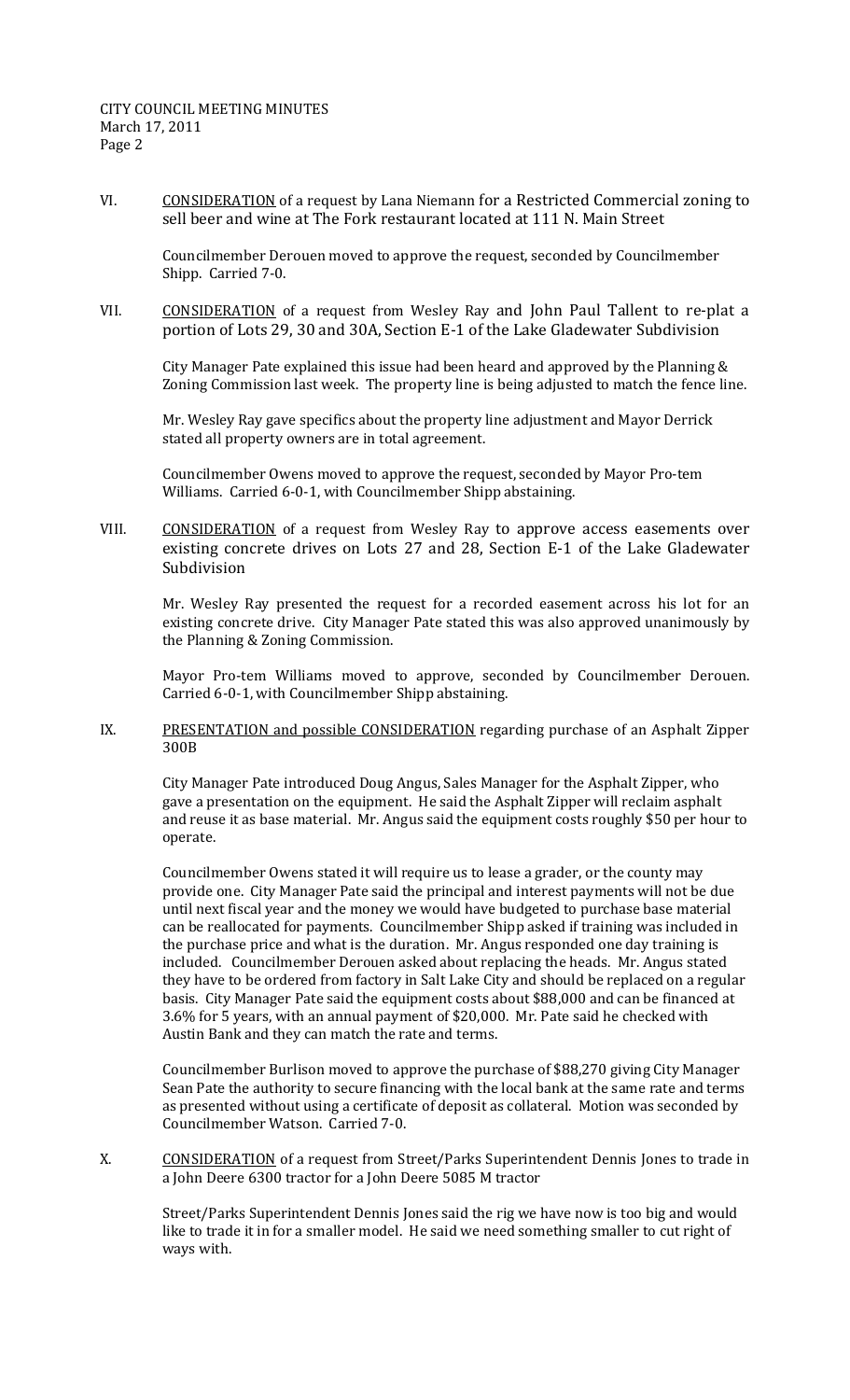### CITY COUNCIL MEETING MINUTES March 17, 2011 Page 3

 Councilmember Owens stated it is under the bid limit but asked if we shopped for competitive prices. Dennis Jones confirmed he had and this was the best bid. Councilmember Owens then stated we bought the wrong equipment on the recommendation of Veolia and luckily we didn't take a big loss. Councilmember Williams agreed stating we originally paid \$49,884 and will be getting \$48,500 for trade in.

 Councilmember Owens moved to approve trade‐in of John Deere 6300 tractor and 2515 bush hog for \$48,500 and purchase a John Deere 5085M tractor with 10 foot bush hog for \$37,883. Motion was seconded by Councilmember Watson. Carried 7‐0.

XI. CONSIDERATION of purchasing a new traffic signal cabinet for signal light at Gay Avenue and Martha Street

City Manager Pate said the surplus from the tractor trade‐in can be used toward the purchase of a new signal cabinet for \$15,700 for the signal light at Gay and Martha. He said the existing light is obsolete and cannot be repaired and it is causing a safety issue at Gay Avenue Elementary School. We are receiving numerous complaints.

Councilmember Shipp moved to approve the purchase for \$15,700, seconded by Councilmember Derouen. Carried 7‐0.

XII. CONSIDERATION of agreement with McCreary Veselka Bragg & Allen for collection of delinquent accounts receivables

City Manager Pate stated we are already using this firm for collection of delinquent taxes and court fines. This will extend the agreement to collect for utility billing and other account receivables. They keep 30% of collections for their fee.

Mayor Pro‐tem Williams move d to approve, seconded by Councilmember Watson. Carried 7‐0.

XIII. CONSIDERATION of Resolution to deed real property at Lot 1 Block 1 Saunders Addition to Gladewater Independent School District for parking

Councilmember Owens explained that these properties would be included in a tax sale and bring limited funds. Weldon School needs parking and this would help them out. He then moved to approve the resolution, seconded by Councilmember Watson. Carried 7‐0.

XIV. CONSIDERATION of Resolution to deed real property at Lot 86 Block 1 Saunders Addition to Gladewater Independent School District for parking

Councilmember Owens moved to approve, seconded by Councilmember Burlison. Carried 7‐0.

XV. CONSIDERATION of Ordinance to amend §50.15 – Schedule of Rates of Gladewater Code of Ordinances as codified pursuant to contract with Allied Waste Services

Gene Keenon, Manager of Government Affairs for Allied Waste said this is the annual adjustment based on the CPI of 1.7%. He said the City of Gladewater remains well under the market rates.

Councilmember Watson moved to approve the increase, seconded by Councilmember Shipp. Carried 7‐0.

XVI. CITY MANAGER REPORT

- a) Grants
- b) Special Projects
- c) Announcements

City Manager Pate gave the following report;